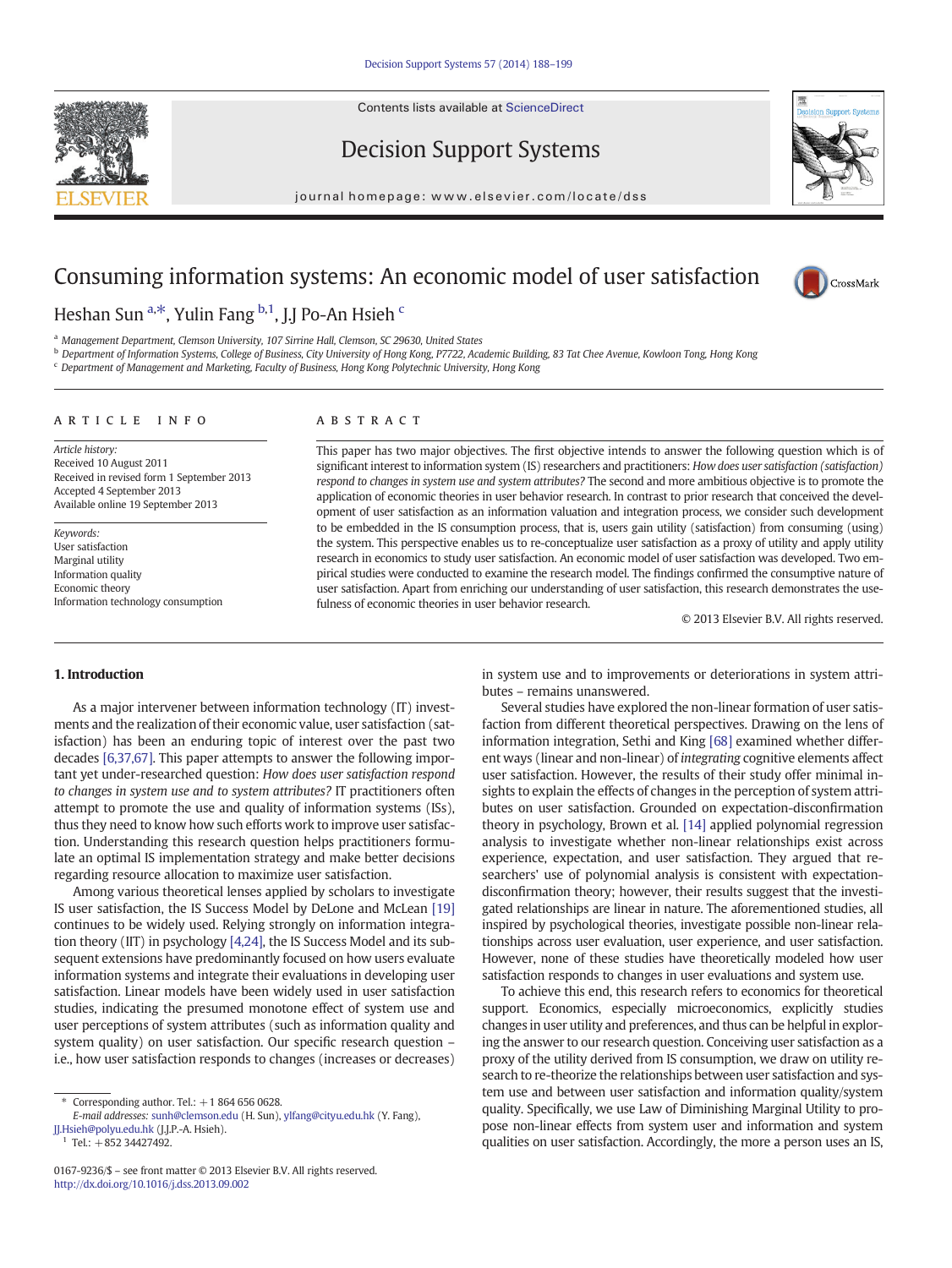the less an increase in system use will enhance user satisfaction. Similarly, the higher the information quality/system quality is, the less one unit change in information quality/system quality can contribute to user satisfaction.

This paper makes two primary contributions. First, this research is the first to offer an enriched understanding of user satisfaction by referring to economics as the theoretical foundation. As will be illustrated in detail later, this paper uses utility theory in economics to re-conceptualize user satisfaction and its relationship with information quality, system quality, and system use, thereby advancing our understanding of the nature of user satisfaction. This also renders significant practical implications with regard to investment on information systems improvement, as will be discussed later. Second, this paper bridges economic research and user behavior research. "We see things in part by how we talk about them and the concepts and constructs we use in our descriptions" [\(\[23\]](#page--1-0), p. 16). This research demonstrates how to apply the utility theory to study user satisfaction with information systems. To do so, several assumptions held in economics are released. We hope that this research can encourage more studies in the interdisciplinary area of economics and user behavior.

#### 2. Conceptual developments

#### 2.1. Theoretical foundation: Utility theory

Utility is a fundamental concept in economics. Its definition has changed over the past centuries. The original definition of utility dates back to the 1780s. Bentham conceived utility as "pleasure and pain, the 'sovereign masters' that 'point out what we ought to do, as well as determine what we should do'" ([\[10\]](#page--1-0), cited from [\[41\]\)](#page--1-0). This original definition views utility as a subjective feeling. Conceptually, utility is abstract rather than concrete or observable. We can arbitrarily assign a value to measure utility for the sake of comparison (for example, we can compare apples and bananas in terms of how much utility a person can obtain from eating them). As the foundation of classical economics, the work of Bentham profoundly influenced economists during his time and in the succeeding generations [\[21,39\]](#page--1-0). Bentham's definition of utility was later labeled as experienced utility because it emphasized the actual experience of people [\[41\]](#page--1-0). Subsequent researchers also proposed other types of utilities, e.g., decision utility (utility that can be inferred from decisions) [\[65,75,76\]](#page--1-0). Nevertheless, the definition of Bentham is the most fundamental and hence, the most widely used. In fact, Kahneman et al. [\[41\]](#page--1-0) emphasized that we should "go back to Bentham" when studying utility. Accordingly, we refer to the traditional Bentham definition of utility in this research.

A revolutionary event in the field of economics was the development of the notion of marginal utility by neoclassical economists [\[39,49,53\]](#page--1-0). In contrast to preceding classical economics movement that focused on total utility, neoclassical economics emphasized marginal utility. Marginal utility refers to the additional benefit or amount of utility gained from each extra unit of consumption. According to the law of diminishing marginal utility, marginal utility decreases with each additional unit of increase in the consumption of a good (Fig. 1). Marginal utility depends on how much a person has already consumed, such that the more goods an individual consumes, the less incremental utility he or she obtains from the last unit of that good. Accordingly, total utility increases at a slower pace as an individual consumes more of the same good (for example, a person obtains less utility from the second apple than from the first one). With few exceptions, goods exhibit diminishing marginal utility [\[31\]](#page--1-0).

Bentham's definition of utility focuses on past consumption, whereas the other stream of utility research emphasizes expected utility of future consumptions. Researchers (e.g., [\[5,26,43,66,93\]](#page--1-0)) have argued that a person chooses between prospects by comparing their expected utility values. Specifically, expected utility values of prospects are usually conceived as the weight sums obtained by adding utility values of



Fig. 1. Diminishing marginal utility.

outcomes multiplied by their respective probabilities. People compare utilities of the future state with the current state. Rational people would wish to obey the axioms of the theory, and most people do so most of the time [\[40\].](#page--1-0)

Furthermore, when developing their Nobel Prize-winning prospect theory, Kahneman and Tversky [\[40,86\]](#page--1-0) argued that people evaluate utility of prospects based on gains and losses relative to a reference point rather than on weight sums of the utility of different outcomes [\[9\]](#page--1-0). A reference point is usually the "current position" of an individual, although exceptions exist [\[9,86\]](#page--1-0). For example, a widely used reference point in economics is current wealth. The impact of a prospect of wealth on a person's happiness depends on the amount of wealth he/she currently possesses.

Despite its differences from the original utility theory, the prospect theory also embraces diminishing sensitivity, $\frac{2}{3}$  a concept similar to the law of diminishing marginal utility. Diminishing sensitivity posits that the first expected gains/losses lead to the largest increase/decrease in utility [\[9,40,86\]](#page--1-0). The value of a change (that is, marginal value) "decreases with the distance from the reference point" ([\[86\],](#page--1-0) p.1048). Although diminishing sensitivity and diminishing marginal utility are "logically independent" [\(\[86\]](#page--1-0), p.1049), both predict that the distance from the current status determines incremental contribution to utility of one unit change of consumption/evaluations. From the reference point (the current status), additional consumption contributes diminishingly to utility. Therefore, both utility theory and prospect theory will yield an empirically similar diminishing contribution of deviations from the reference point.

#### 2.2. Re-theorization of the IS Success Model: A utility approach

Although prior IS Success studies have resulted in various model re-specifications and extensions [\[20,63,67\],](#page--1-0) user satisfaction remains a pivotal construct. Satisfaction has been conceptualized as "a subjective evaluation of the various consequences… evaluated on a pleasant–unpleasant continuum" [\(\[67\]](#page--1-0), p.246). Satisfaction has also been viewed as "the attitude that a user has toward an information system" ([\[97\]](#page--1-0) p. 87), an object-based attitudinal evaluation of the system rather than the use of the system alone.

From the utility perspective, we conceive user satisfaction, which has an obvious happiness component in its definition, as a valid proxy for utility. As stated earlier, utility refers to the subjective pleasure and pain of a person and cannot be measured directly ([[10](#page--1-0), cited from [41\]](#page--1-0)). A number of experts describe utility as "agreeable states of consciousness," whereas others explicitly refer to utility as "the satisfaction of people's informed

 $2$  One major assumption of the prospect theory is that people are generally risk averse [\[40,80,85\]](#page--1-0) and as such, people usually place more weight on potential losses than potential gains. However, we do not study risk aversion in this paper, that is, we do not distinguish between the weights of gains and losses because of two reasons. First, both gains and losses still demonstrate diminishing sensitivity; from a reference point, marginal sensitivity of both gains and losses is declining. Second, expected utility theory has long considered risk aversion to be equivalent to the concavity of the utility function, that is, diminishing marginal utility [\[5,62\]](#page--1-0). Nevertheless, risk aversion is a promising topic for future research.